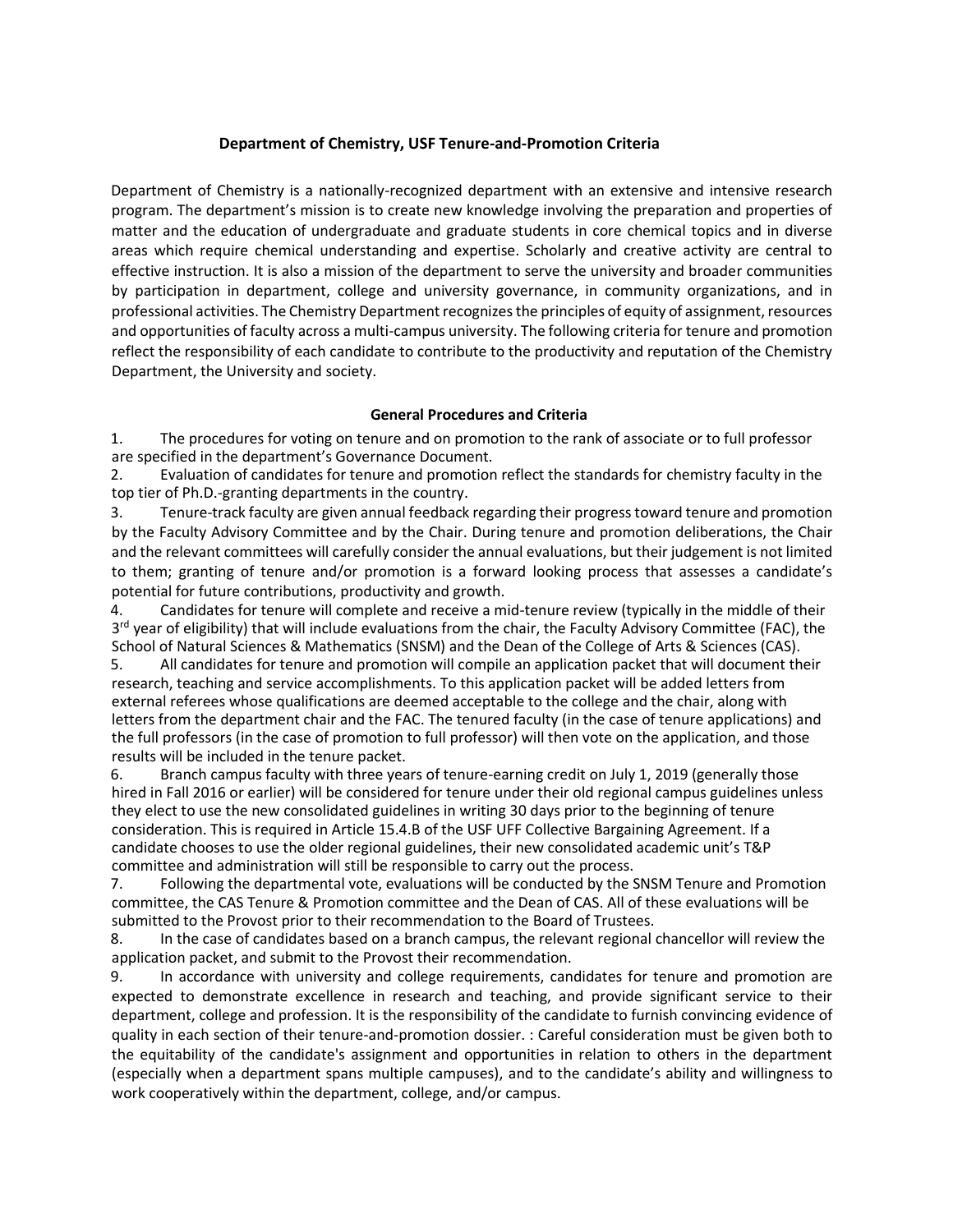#### **Research Criteria for Tenure and Promotion**

Candidates for tenure and promotion are expected to achieve excellence in research according to the criteria outlined below.

1. Research productivity. Research products that will be considered include (but are not limited to): papers in peer-reviewed journals; articles in peer‐reviewed conference proceedings; books, book chapters, and monographs; talks and seminars at professional meetings or to professional organizations; patents; and productivity with student researchers with an emphasis on training of successful doctoral candidates. Products that strengthen the research infrastructure such as codes, instruments and interfaces should also be communicated along with their current and future impact.

2. Quality and quantity of publications in peer reviewed journals. Although this varies amongst subdisciplines; it is expected that the candidate will produce a consistent record of publication in reputable journals. The standards of the journals and citations of the candidate's work compared to norms for the candidate's sub-discipline will be considered. The candidate should submit evidence of the relevance and importance of published work; examples include citation data, journal impact factors, and notices in the popular press. An example of research excellence in most areas might include an average of 2-3 peerreviewed research articles per year during the tenure-earning period; absence of a consistent publication record is typically reflective of a poorly functioning research program.

3. Funding. Extramural funding at a level sufficient to sustain the candidate's research and commensurate with the initial start-up package is necessary. This assessment will be made in the context of the availability of funds in the candidate's research area. Generally, a minimum of one competitive multiyear grant is needed during the tenure-earning years. Such grants typically generate overhead; examples include funding from federal agencies such as NSF, NIH, DOD, DOE, etc. A candidate for tenure should provide evidence of a sustained effort to secure funding through submission of grant proposals. Keeping in mind the low success rate for such grants, it is typical that a successful candidate submits proposals each year. The intent is that the candidate has demonstrated the ability to conduct an original and sustainable research program going forward.

4. Visibility. Active dissemination of research results through regular presentations is expected. The candidate should provide evidence of such dissemination through talks at major conferences and/or invitations to participate in national or international symposia and/or presentation of lectures at other institutions. Other forms of outreach through scholarly, popular and/or social media that contribute to a vibrant research program are also considered.

5. Letters. The external letters of evaluation are critical in determining the quality and significance of a candidate's research as judged by experts in the pertinent research arenas.

6. Collaborations. While collaborations are encouraged, it is expected that a record of significant publications over the tenure-earning years would result from principal authorship, defined as being either first author or principal sponsor of the of the work (often communicating or last author). It is incumbent on the candidate to clarify the extent of their contributions to any collaborative research products.

It is expected that a candidate will publish most of his or her papers in the tenure-earning period with a USF address and with his or her students and postdoctoral scholars as co-authors. Typically, a predominance of work published in collaboration with the tenure candidate's graduate or postdoctoral supervisor will not establish a record of independent research.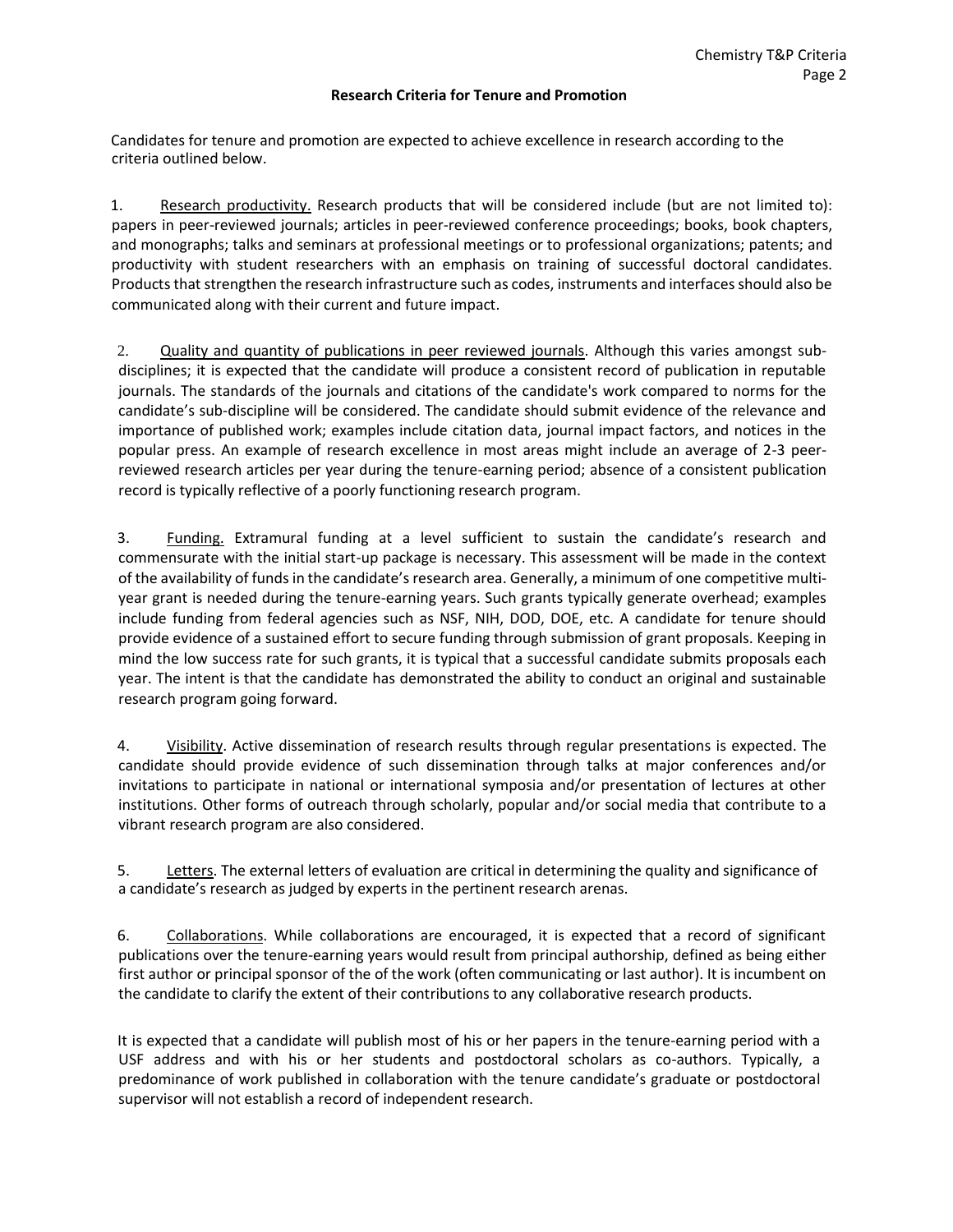## **Teaching Criteria for Tenure and Promotion**

Candidates for tenure and promotion are expected to demonstrate excellence in teaching in and through these criteria as judged by faculty in the department.

1. Classroom teaching. The goal and ultimate proof of excellent teaching is providing the opportunity for effective student learning. As evidence of successful teaching and student learning, a candidate should submit a variety of materials, which may include:

a. Courses taught with evidence of effective teaching.

- b. Course evaluations the candidate's ratings should typically be commensurate with department norms.
- c. Specific actions the candidate has taken to enhance, change and introduce new material or methods into courses.
- d. Documented examples of evidence based teaching.
- e. Written reports from faculty familiar with the candidate's teaching effectiveness.
- f. Teaching awards or other recognition.

Generally speaking, a candidate should have taught at least two different courses during the tenureearning years, including at least one with large enrollment.

## 2. Supervision of students.

Students are an integral part of a sustainable, independent research program, thus:

a. Typically, a substantial portion of a candidate's work published during the tenure-earning period will have student co-authors.

b. During the tenure-earning period, the candidate should typically, as major professor, have graduated at least one student with a master's degree or advanced one doctoral student to the stage of candidacy. c. Effective performance in supervising thesis and dissertation research committees.

d. Supervision of independent study, journal clubs, or informal summer courses.

e. Demonstrated research teaching ability as evidenced by an active research group.

f. Other evidence of effective mentorship.

3. Other teaching activities. Excellent teaching may include teaching-related service to the profession or learning outside the laboratory / classroom. Examples may include:

- a. Textbooks published.
- b. New courses developed.
- c. Teaching-related grants.
- d. Evidence of collaborative efforts with colleagues to improve teaching.
- e. Scholarly papers published on teaching practice in the field of chemistry, biochemistry or a closely related area.
- f. Educational activities related to training of outside professional and community educators.